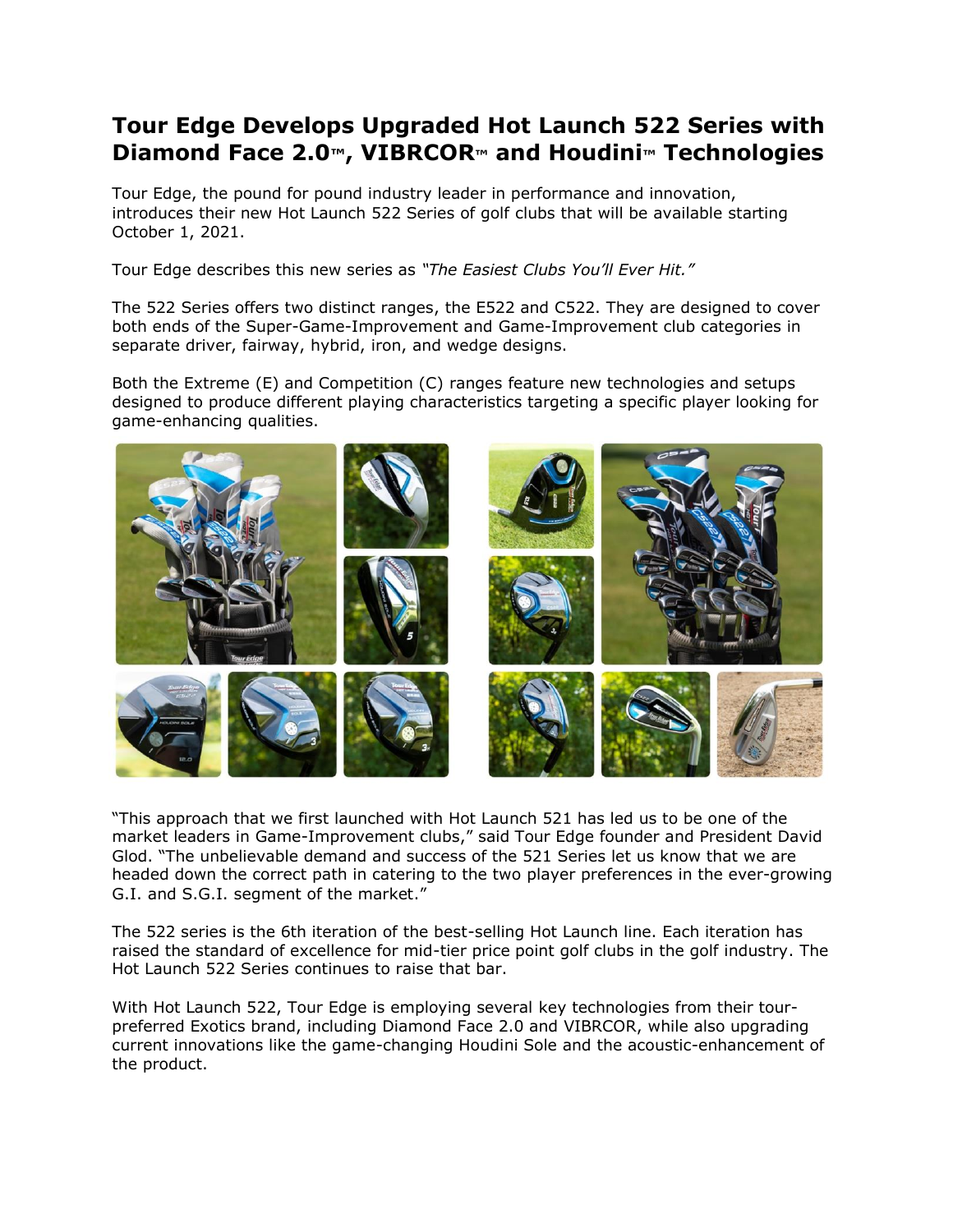"This is a running upgrade over the 521 series," said Glod. "We're bringing as much technology to this line up from Exotics that we can to extend performance benefits to every golfer type, all while satisfying the huge demand for Game-Improvement clubs in the marketplace."

- The E range are Extreme Spec Super-Game-Improvement clubs that boast an extremely low Center of Gravity (CG), super-shallow faces, and offset designs with shorter shaft lengths designed to get the ball launching in the air with ease.
- The C range features premium, state-of-art Competition Spec Game-Improvement designs with a higher Moment of Inertia (MOI) in classically shaped clubs that sit square at address, while providing the ability to launch the ball with added forgiveness and power across the face.

Hot Launch offers the pound for pound best pricing to performance in golf and is designed to be the leader in performance-value custom fitting. The entire Hot Launch 522 Series will be available in over 1000 authorized fitting locations. Retail prices will be \$249.99 for both the E and C drivers, \$159.99 for both E and C fairway metals and \$139.99 for the E and C hybrids. The C522 Irons will sell for \$79.99 per iron, while the E522 Irons will retail for \$99.99 per iron. The E and C wedges will both cost \$89.99 per wedge.

# **Hot Launch E522 Metalwoods (Extreme Spec Driver, Fairway Metal and Hybrid)**

Hot Launch E522 is all about ease of use. The Extreme-Game-Improvement Hot Launch E522 metals feature extreme MOI properties with a major emphasis on ease of launch, playability and correcting mishits and slices to go straighter.

**Houdini Sole Technology -** The Houdini Sole design innovation pushes weight back as much as possible in a driver design. This design creates extra mass to precisely position weight in the head for an ultra-low and deep CG, optimizing launch conditions and greatly improving forgiveness off the face.

**Diamond Face 2.0/Cup Face Technology -** The Hot Launch E522 metals feature Diamond Face 2.0 technology with 42 different thick and thin diamond shapes behind the face of the metals for an enhanced sweet spot.

Diamond shapes of varying thickness create "mini-trampolines" behind the face, combining with a Cup Face construction to produce greater face flex, faster ball speeds and better performance on off-center hits.

**Heel Weighted/Slice Fighting Offset/Shallow Face Designs -** Offset designs are combined with a heel sole weight to provide the ultimate in slice fighting technology. The strategically placed heel draw-bias weighting of the E range allows the face to square up at impact for straighter ball flight that helps right-handed golfers avoid the right side of the course, and left-handed golfers avoid the left side of the course.

The super-shallow face design produces higher launch angles with extreme ease of launch.

**High Moment of Inertia -** An extremely high MOI rating makes the E range metals extremely stable and powerful. This increased MOI will increase ball speed on mishits and will keep shots straighter, while the back and low CG positioning creates high-flying, powerful shots.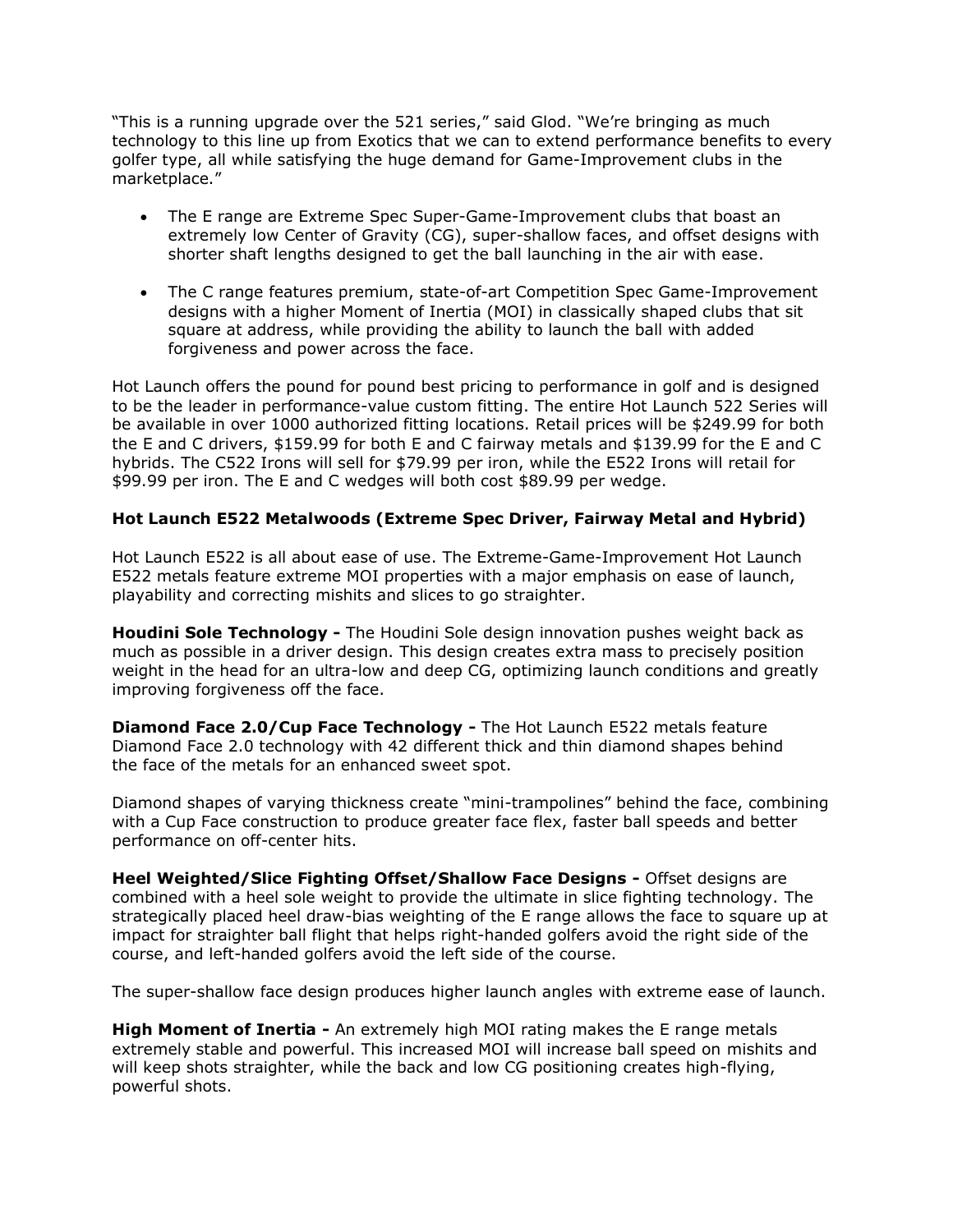**Control Length Shafts -** The Control Length shafts have been optimized with shorter shaft lengths that were designed specifically for the E range metals to greatly improve accuracy, control and to offer maxed out Smash Factor ratings for the club head.

The Control Length shaft system leads to more players hitting the center of the clubface.

**Premium Mitsubishi Fubuki HL Shaft -** The E522 metalwoods comes stock with superlight FUBUKI HL graphite shafts by Mitsubishi Chemical that range from 45-grams to 60 grams depending on the flex.

**E522 Driver Lofts in Right-Handed:** 10.5°, 12.5°, HL/15° **E522 Driver Lofts in Left-Handed:** 10.5°

**E522 Fairway Metal Lofts in Right-Handed:** 16° 3-wood, 20° 5-wood, 23° 7-wood, 25° 9-wood, 27° 11-wood

**E522 Fairway Metal Lofts in Left-handed:** 16° 3-wood, 20° 5-wood, 23° 7-wood

**E522 Hybrid Lofts in Right-Handed:** #3/19-degree, #4/22-degree, #5/25-degree and #6/28-degree

**E522 Hybrid Lofts in Left-Handed:** #3/19-degree, #4/22-degree, #5/25-degree and #6/28-degree

#### **Hot Launch E522 Iron (Extreme Spec Iron-Woods)**

The E522 Iron features the game-changing Houdini Sole in conjunction with a super-shallow face, slice-fighting offset design, and heel weighting for added draw bias.

These amped-up iron-wood designs put a major emphasis on ease of launch, playability and correcting mishits and slices to go straighter for the ultimate in ease of use.

**Houdini Sole Technology -** The raised steel mass area of the Houdini Sole at the rear of the clubhead reduces the amount of sole area to reduce drag and turf interaction. The Houdini Sole design element has proven to be one of the most effective technologies at getting balls out of tough lies by reducing turf interaction by 35%.

**Hollow-Body Design-** Hollow-body perimeter weighting produces distance properties of a metalwood in an iron design for maximum ball speed. The hollow-body design makes for an extremely low and back Center of Gravity, helping to create a very forgiving and powerful face.

**Shallow Cup Forged Face -** The super-shallow Cup Face design in the Hot Launch E522 Irons produces higher launch angles and extreme ease of launch. This super-thin forged face design produces the pinnacle of extreme ease of launch, increased apex heights, hang time and distance.

**Slice-Fighting Offset Design -** The offset design of the E522 Irons works in conjunction with the heel weight in the clubhead to help players avoid hitting slices and to increase launch conditions.

**Premium Mitsubishi Fubuki HL and KBS MAX 80 Shafts -** The E522 Iron comes stock with a FUBUKI HL graphite shaft by Mitsubishi that ranges from 50-grams to 60-grams depending on the flex. It is also available in a KBS MAX 80 steel shaft.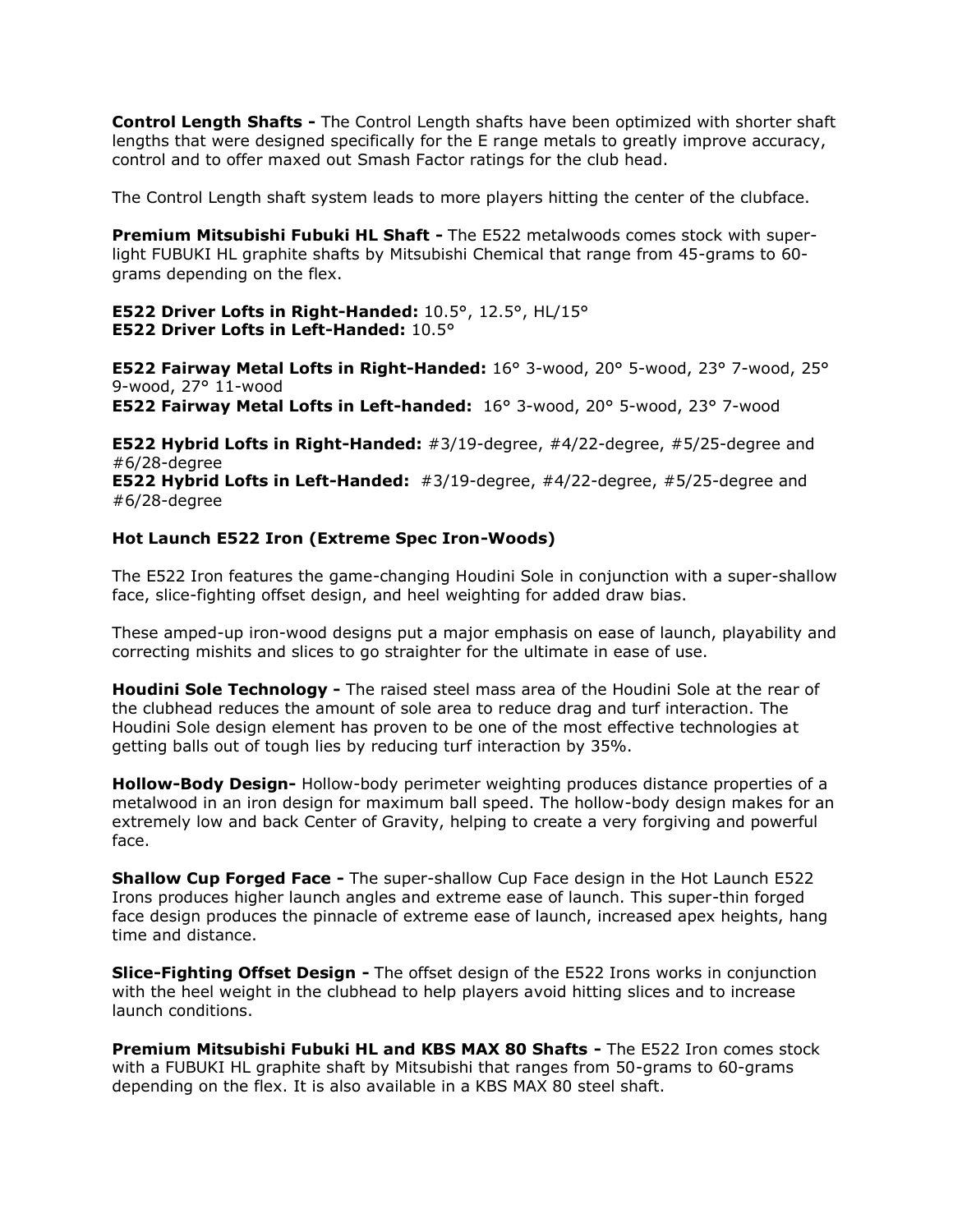**E522 Iron Lofts in Right-Handed:** #3/20-degree, #4/23-degree, #5/26-degree, #6/29 degree, #7/32-degree, #8/36-degree, #9/40-degree, P/44-degree, A/49-degree

**E522 Iron Lofts in Left-handed:** #3/20-degree, #4/23-degree, #5/26-degree, #6/29 degree, #7/32-degree, #8/36-degree, #9/40-degree, P/44-degree, A/49-degree

### **Hot Launch E522 Wedge (Extreme Spec Wedges)**

The Extreme-Game-Improvement Hot Launch E522 Wedge features a super-wide Houdini sole that puts more weight below and behind the ball making it extremely easy to get the ball into the air and out of tough lies.

The dual-flange sole design features 14-degrees of bounce allowing the wedge to glide through the turf or sand without digging in and promotes extreme open-face wedge shots.

**Houdini Sole -** The patented Houdini Sole and its curved leading edge reduced turf interaction by 35%, promoting a "no dig" design and leading to significantly less "duffs" caused by hitting up on the ball and hitting the turf at a lower point before the ball.

**Super-Wide Sole -** The super-wide sole and heavier head weight of the E522 Wedge helps to eliminate flubs for superior contact. It is engineered for versatility by adding extreme performance benefits to chipping, pitch shots, explosion shots out of the sand, shots out of the rough, flop shots and bump-and-run shots.

**Super-Deep Undercut Cavity -** This extremely deep undercut cavity dramatically lowers the Center of Gravity for the ultimate in wedge forgiveness. It redistributes mass for enhanced flight control and to create a higher launch with increased spin for extreme playability from the sand and rough.

**Extra Large Face Design -** An oversized face design on the E522 wedge provides more striking area for enhanced consistency and accuracy. It also raises the MOI for tight precision around greens and enhances playability from the sand and rough.

**Full-Face Maximized Grooves -** The full-face coverage grooves of the E522 Wedge are maximized to USGA depth and sharpness. They provide exceptional spin and control across the entire face of the wedge.

**Premium Mitsubishi Fubuki HL and KBS MAX 80 Shafts -** The E522 Wedge comes stock with the super-light Fubuki HL graphite shaft by Mitsubishi Chemical that range from 50 grams to 60 grams depending on the flex. It is also available in a KBS MAX 80 steel shaft.

**E522 Wedge Lofts in Right-Handed:** 52-degree, 56-degree, 60-degree

**E522 Wedge Lofts in Left-Handed:** 52-degree, 56-degree, 60-degree

# **Hot Launch C522 Metalwoods (Competition Spec Driver, Fairway Metal and Hybrid)**

The Hot Launch C522 range is for the player seeking optimal launch and spin rates, while still enjoying the benefits of extreme ease of use, forgiveness, and accuracy.

The C522 metals feature minimal offset designs for medium+ tempo swing speeds to attain maximum ball speed and increase forgiveness.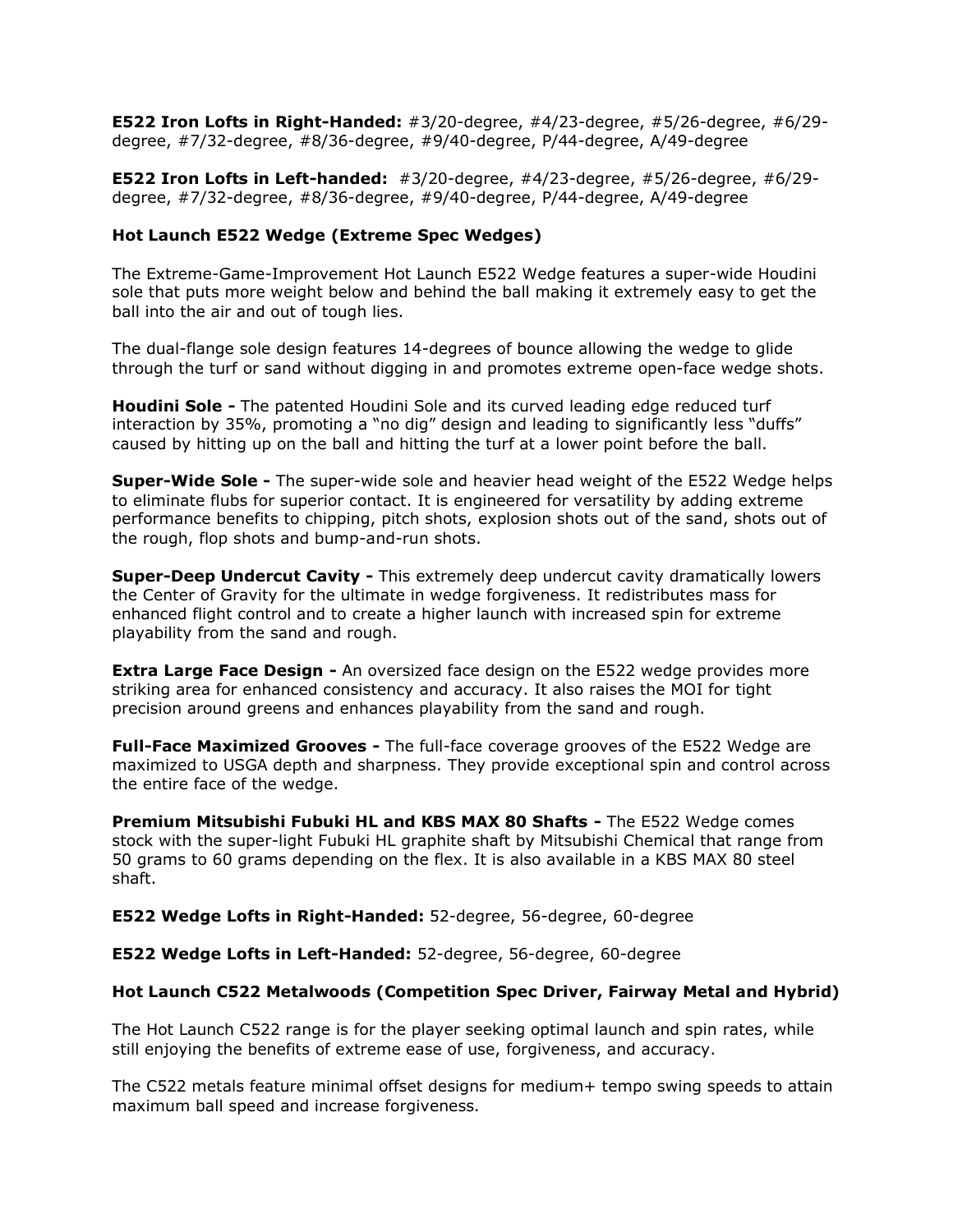**Diamond Face 2.0/ Cup Face Technology -** The C522 metals feature Diamond Face 2.0 technology with 42 different thick and thin diamond shapes behind the face of the metals for an enhanced sweet spot.

Diamond shapes of varying thickness create "mini-trampolines" behind the face, combining with a Cup Face construction to produce greater face flex, faster ball speeds and better performance on off-center hits.

**High MOI Rear Sole Weight in a Deep CG Casing -** A back weight is strategically placed to the extreme rear of the C522 driver, fairway, and hybrid. The extreme rear weight is housed in an all-new Deep CG Casing that places more mass at the extreme trailing edge of the clubhead.

The back weight and Deep CG Casing creates an extremely high M.O.I. rating for top in-line stability. The lower and deeper CG positioning of the club dramatically affects ease of launch and added forgiveness off the face at impact.

**Acoustic Resonance Channels -** Upgraded acoustic engineering is achieved through Acoustic Resonance Channels (A.R.C.) Engineering. The A.R.C. sound channel system is a visible technology that can be seen on the sole of the clubhead. Internally, these channels bounce sound on the inside of the club head to provide top-shelf sound and feel.

**Power Channel -** The Power Channel on the sole of the club behind the club face is deeper for better weight distribution and increased face flexing. The Power Channel delivers amplified ball speed and less spin, as well as added forgiveness on shots struck lower on the face.

**Premium Mitsubishi Fubuki HL Shaft -** The C522 metalwoods come stock with superlight FUBUKI HL graphite shafts by Mitsubishi Chemical that range from 45-grams to 60 grams depending on the flex.

### **C522 Driver Lofts in Right-Handed:** 9.5°, 10.5°, 12°

**C522 Fairway Metal Lofts in Right-Handed:** 15-degree 3-Wood, 17-degree 4-wood, an 18-degree 5-wood and a 22-degree 7-wood

**C522 Hybrid Lofts in Right-Handed:** #3/19-degree, #4/22-degree, #5/25-degree and #6/28-degree

#### **Hot Launch C522 Iron (Competition Spec Irons)**

The Hot Launch C522 Irons are maximum distance and forgiveness irons in a traditional cavity back design. The C522 Irons are made with the extremely soft 431 stainless steel, providing the optimal feel for players of all levels.

**VIBRCOR Technology -** VIBRCOR tech comes to the Hot Launch line for the first time with the C522 Iron. VIBRCOR is a high-grade TPU strategically placed in the deep undercut pocket to create a new speed-inducing and feel-enhancing internal technology.

VIBRCOR creates a distinct feel of the clubhead at impact that dampens sound and shock, while also creating perimeter weighting around the entire clubhead for maximum forgiveness and power and ball speed enhancement off the face.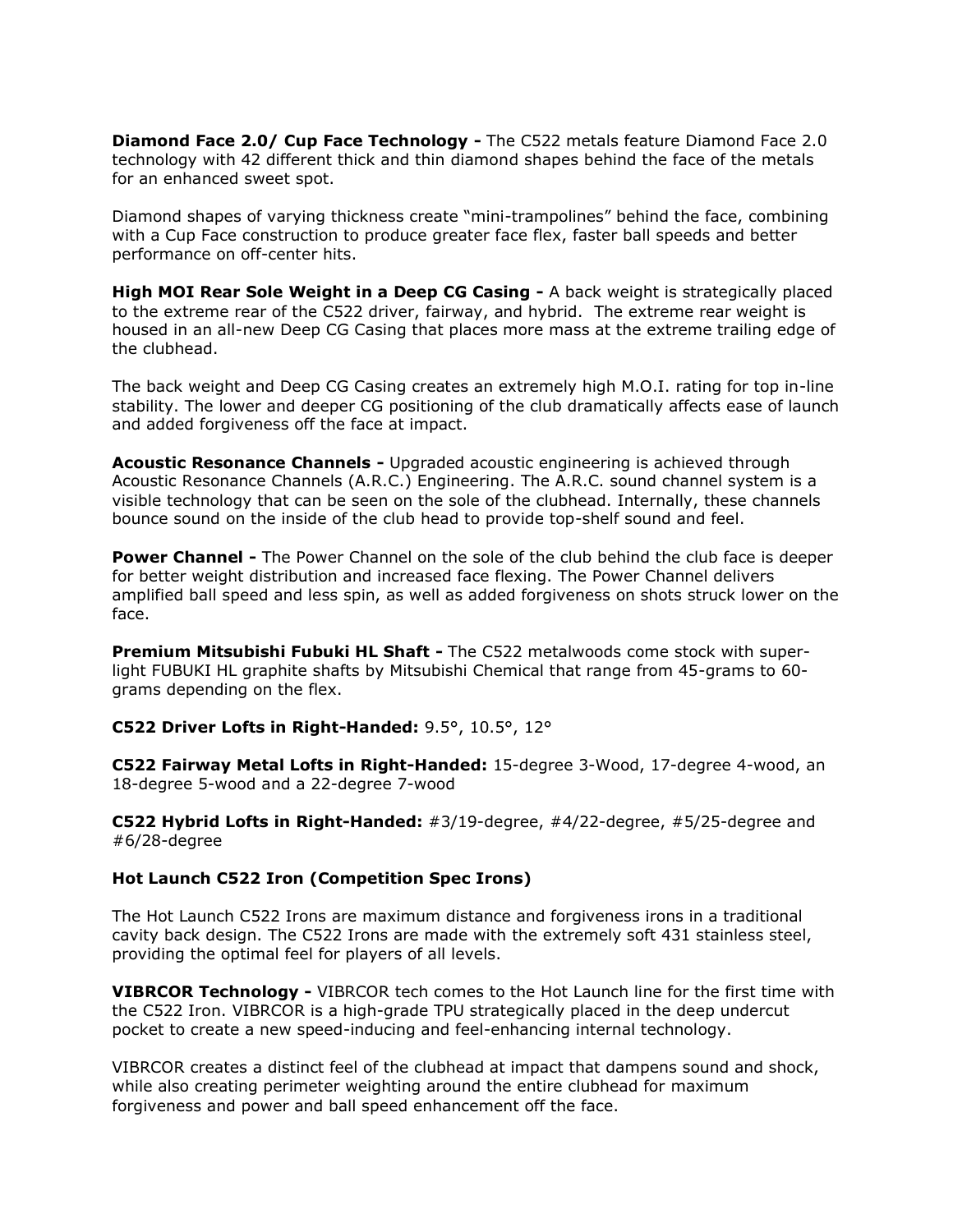**360-degree Undercut Cavity -** The deep 360° Undercut Cavity promotes a myriad of game-enhancement benefits in a classic iron design. The expanded undercut cavity provides maximum forgiveness and consistent performance. It also delivers an increased repulsion effect for high-speed power off the face and a higher launch angle and enhanced forgiveness.

**Wide Sole Design -** A wider sole design on the C522 Iron lowers the Center of Gravity and offers superior bounce and increases launch for cleaner, high-flying shots. The wide sole design leads to cleaner turf interaction for more consistent shot making.

**Advanced Toe Weighting -** Advanced toe weighting technology in the C522 Iron maximizes stability on impact and provides better off-center hit distance from the face of the iron. The strategically placed toe weight elongates the sweet spot and provides a pure feel off the face of the irons.

**Power Lofted -** The lower and deeper Center of Gravity allowed the C522 irons to be power-lofted for added distance and lower spin with the same launch characteristics as a standard lofted iron, making for a modern long-distance iron design that will provide extra distance with the same apex height expected from each iron.

**Premium Mitsubishi Fubuki HL and KBS MAX 80 Shafts -** The C522 Iron comes stock with a FUBUKI HL graphite shaft by Mitsubishi that ranges from 50-grams to 60-grams depending on the flex. It is also available in a KBS MAX 80 steel shaft.

**C522 Iron Lofts in Right-Handed:** #4/22-degree, #5/25-degree, #6/28-degree, #7/31 degree, #8/35-degree, #9/40-degree, P/44-degree, A/49-degree, S/54-degree, L/59 degree

**C522 Iron Lofts in Left-Handed:** #4/22-degree, #5/25-degree, #6/28-degree, #7/31 degree, #8/35-degree, #9/40-degree, P/44-degree, A/49-degree, S/54-degree, L/59 degree

# **Hot Launch SuperSpin VIBRCOR Wedge (Competition Spec Wedges)**

The new Hot Launch SuperSpin wedge offers an extremely forgiving wedge with enhanced feel for every level of golfer looking for more control in their short game.

This cavity back wedge will be available in six lofts featuring VIBRCOR technology that provides a soft feel at impact with great feedback that will provide better control around the green.

**VIBRCOR Technology -** VIBRCOR tech comes to the Hot Launch line for the first time with the Super Spin wedge! VIBRCOR is a high-grade TPU strategically placed in the deep undercut pocket to create a new speed-inducing and feel-enhancing internal technology.

VIBRCOR creates a distinct feel of the clubhead at impact that dampens sound and shock, while also creating perimeter weighting around the entire clubhead for maximum forgiveness, power, and ball speed enhancement off the face.

**Beveled Leading Edge/Cambered Sole -** The wedge's beveled leading edge reduces digging and makes for an exceptionally versatile design for every type of wedge shot. A